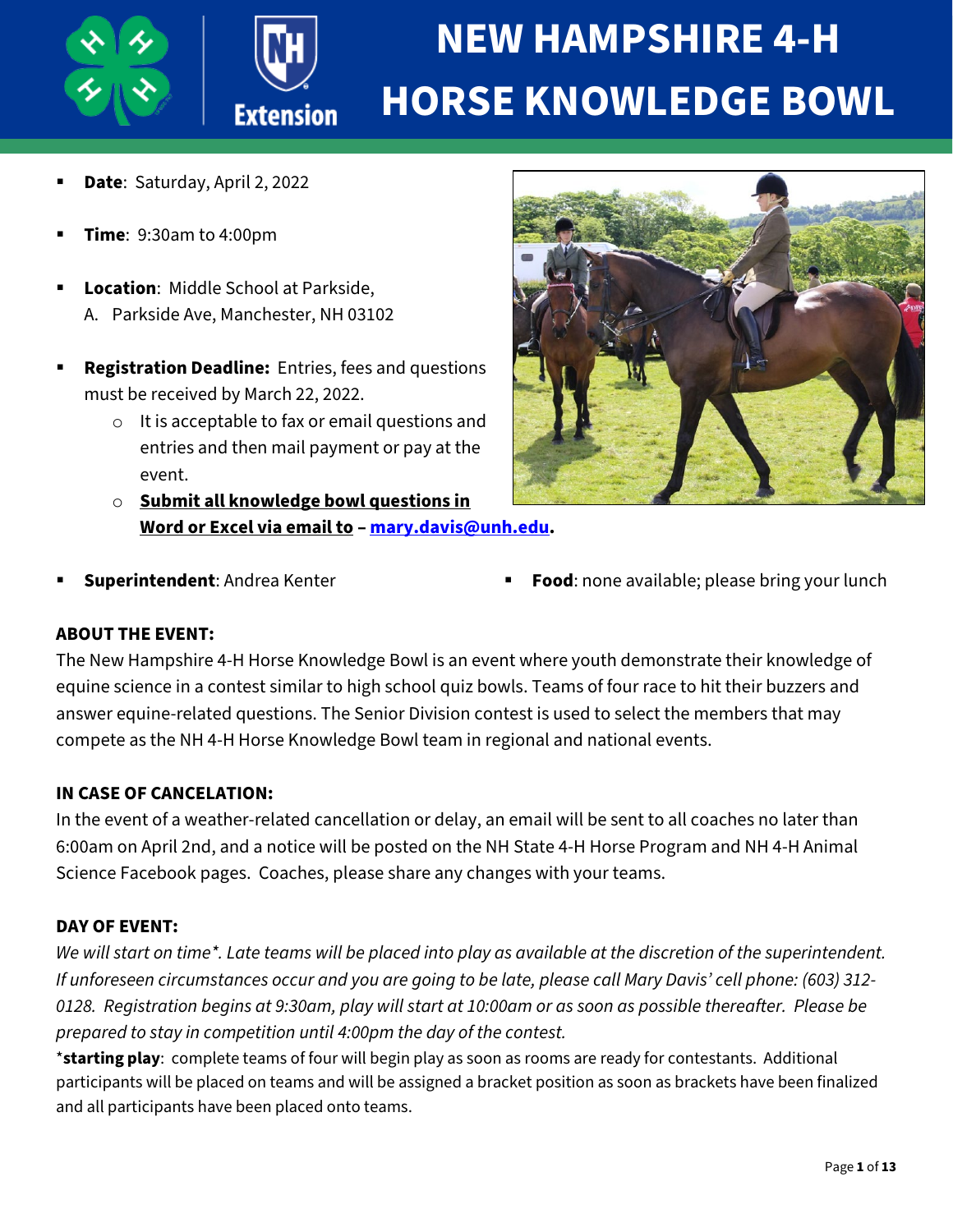#### **OBJECTIVES:**

To showcase members' horse knowledge, build team and communication skills, select finalists for the State 4-H Horse Knowledge Bowl team, meet other horse project members and have fun.

#### **DIVISIONS:**

- **Junior**: Contestants must be 8-10 on January 1 of the current year.
- **Intermediate**: Contestants must be 11, 12 or 13 on January 1 of the current year.
- **Senior**: Contestants must be 14 -18 years on January 1 of the current year.

#### **ACCOMODATIONS:**

Youth who require accommodations due to a disability must contact Mary Davis (see entry form) or county 4-H staff and will be placed in the most appropriate division with reasonable accommodations made.

#### **STATE TEAM SELECTION:**

The top eight senior individuals will be offered further training to prepare for Regional and National Contests. Team members are not guaranteed a spot on the final state team. Replacements can occur if team members do not satisfactorily attend practices and do assignments/homework. Final team selection will be determined by objective, written criteria approved by the State 4-H Office and announced and distributed to all of the tentative team and alternates at or before the first official practice. A NH Team will be named only if a qualified and trained coach is available. Funding for NH Teams attending Eastern National 4-H Horse Roundup is determined by the 4-H Foundation of New Hampshire. Teams may be funded on a rotating and not all teams may be funded in any given year.

#### **ENTRY FEE:**

Each Knowledge Bowl contestant must pay an entry fee of \$5.00. In accordance with UNH Cooperative Extension policy, no 4-H member will be denied the opportunity to participate because of an inability to pay. If payment presents a barrier, please contact Mary.Davis@unh.edu.

#### **QUESTIONS:**

For further information on this contest, please contact your county 4-H program staff or Mary Davis, Animal Science Field Specialist, at (603) 862-2188 or [Mary.Davis@unh.edu](mailto:Mary.Davis@unh.edu)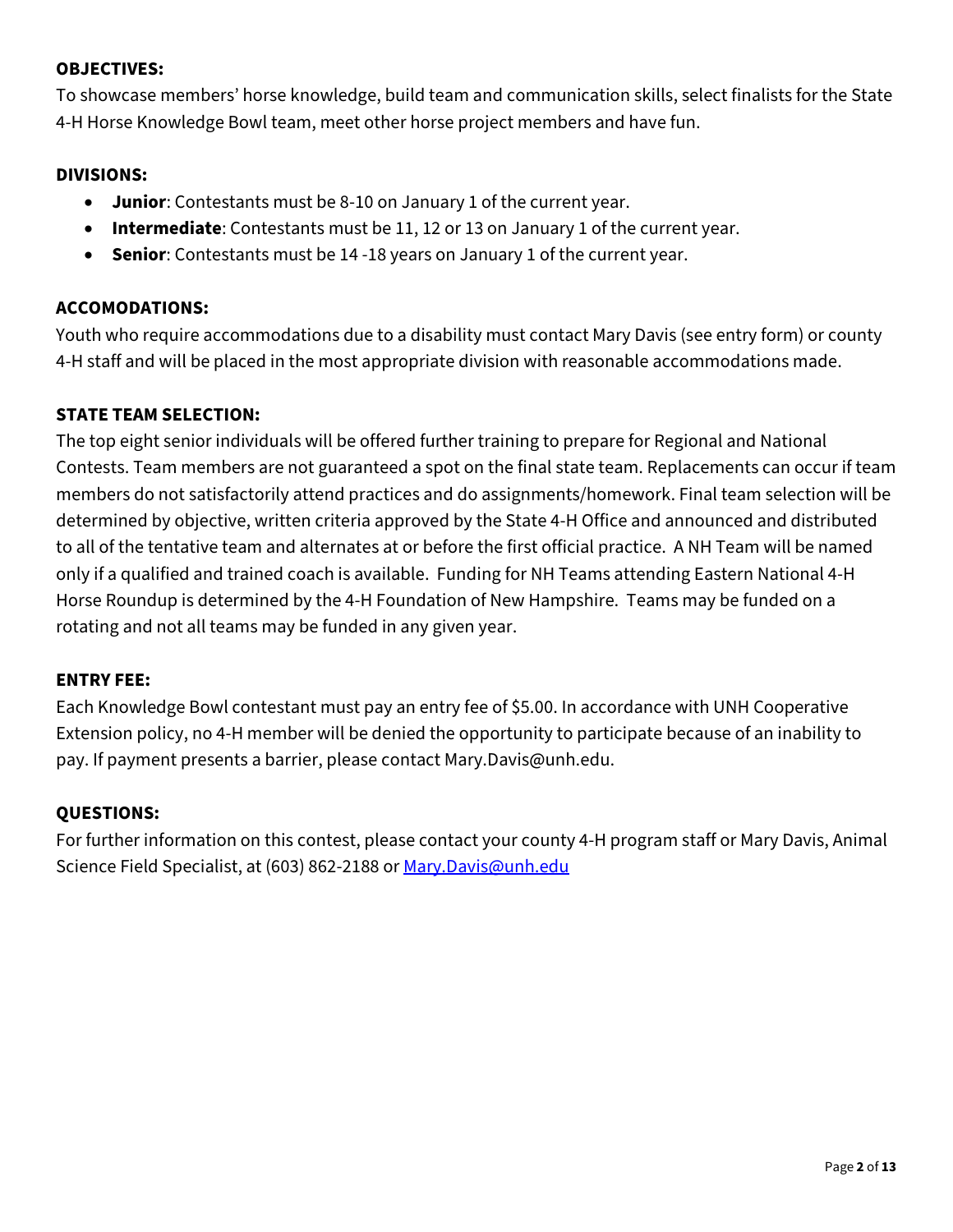# **NH 4-H HORSE KNOWLEDGE BOWL - TEAM ENTRY FORM**

- **ENTRY DEADLINE: March 22, 2022**. Entries must be signed and received by this date! Please mail entries to: Mary Davis, UNH Cooperative Extension, Kendall Hall, 129 Main St, Durham, NH 03824
- **ENTRY FEE**: \$5 per team member (\$20 per team of four). **Make check payable to:** UNH Cooperative Extension
- **QUESTIONS:** Teams must submit 20 TYPED and NEW questions per team. Submission of questions can be by emailed in Word or Excel format to Mary. Davis@unh.edu by March 22, 2022.
- **ONE ENTRY BLANK PER TEAM or PARTIAL TEAM PLEASE! Do not mix age divisions on entry blanks.** Counties may enter one primary team and additional alternate team(s) in each division. Please rank your teams Alternate 1, Alternate 2, etc. Teams will play if space allows (and players are eligible). Partial teams and individuals may be entered.
- *Requests for accommodations due to disabilities (physical, learning, etc.) should be made to Mary Davis (603)862-2188 or email Mary.Davis@unh.edu on or before the entry deadline.*

|                                                                            | TEAM AGE DIVISION (check one): ___ Junior (age 8-10) ___ Intermediate (age 11-13) ___ Senior (age 14-18) |
|----------------------------------------------------------------------------|----------------------------------------------------------------------------------------------------------|
|                                                                            |                                                                                                          |
|                                                                            |                                                                                                          |
|                                                                            |                                                                                                          |
| Please recruit a parent or other 4-H volunteer to help during the day!     |                                                                                                          |
|                                                                            |                                                                                                          |
| YOUTH PARTICIPANT INFORMATION:                                             |                                                                                                          |
|                                                                            |                                                                                                          |
|                                                                            |                                                                                                          |
|                                                                            |                                                                                                          |
|                                                                            |                                                                                                          |
|                                                                            |                                                                                                          |
|                                                                            |                                                                                                          |
|                                                                            |                                                                                                          |
|                                                                            |                                                                                                          |
| Optional: Alternate to replace one of above, if necessary, on contest day. |                                                                                                          |
|                                                                            |                                                                                                          |
|                                                                            |                                                                                                          |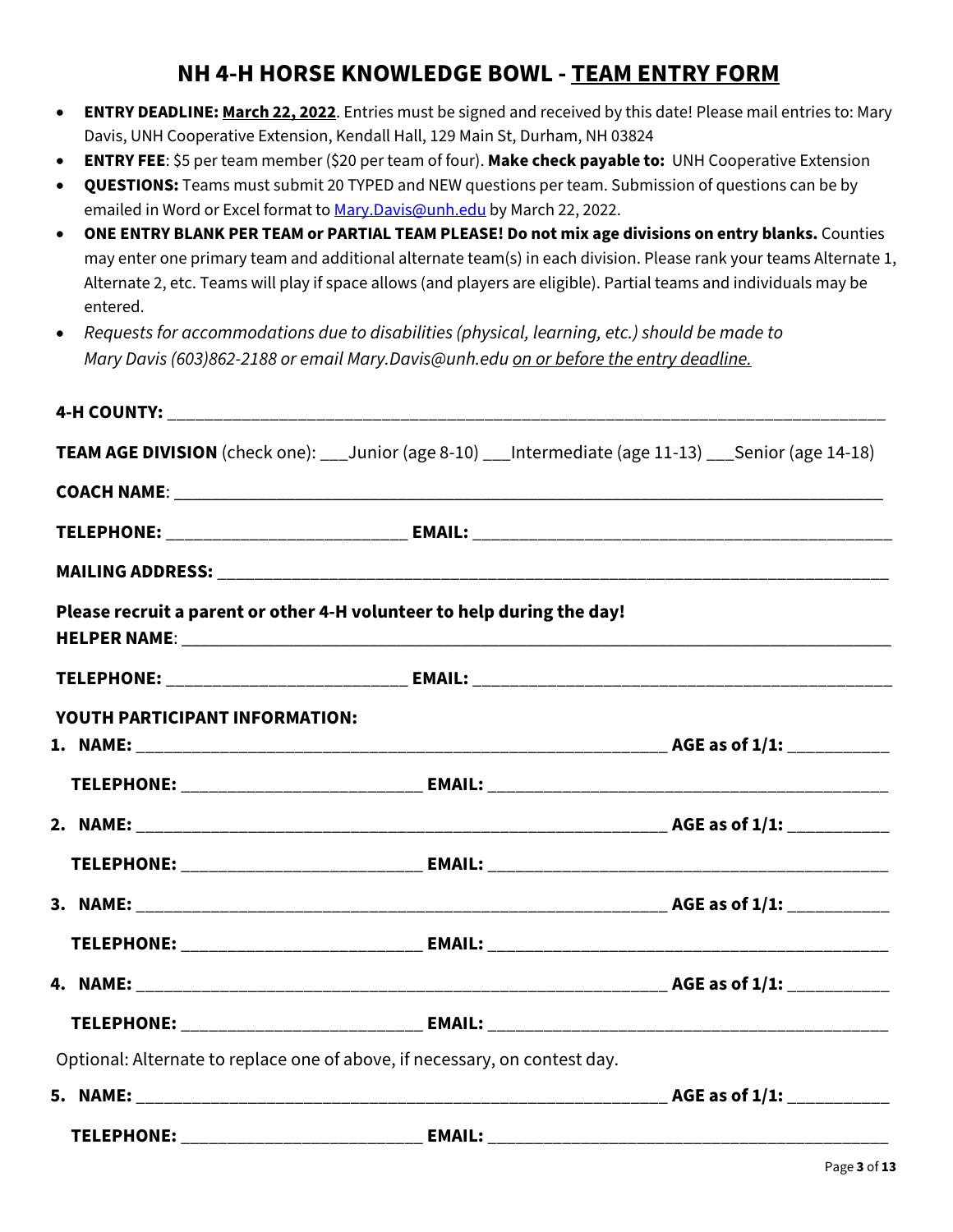# **NH 4-H HORSE KNOWLEDGE BOWL - TEAM INTENT FORM This form is required for all SENIOR MEMBERS**

Upon completion of the State 4-H Horse Knowledge Bowl Contest, the eight highest scoring senior 4-H contestants, who have not previously competed in national horse bowl competition, will be eligible to receive further coaching in horse bowl. These eight candidates will be trying for positions on the State 4-H Horse Knowledge Bowl Team that may represent New Hampshire in an October regional and November national competition. A NH Team will be named only if a qualified team and qualified/trained coach is available. Funding for NH Teams attending Eastern National 4-H Horse Roundup is determined by the 4-H Foundation of New Hampshire. Teams may be funded on a rotating and not all teams may be funded in any given year.

Up to two NH Horse Knowledge Bowl Teams (8 members total) may compete at the regional contest every year, provided there are committed team members and a qualified/trained coach.

State 4 H Horse Knowledge Bowl Team Candidates will work with the coach at periodic, pre-scheduled practices averaging twice monthly. Additional commitment will include independent study and completion of homework assignments and other team activities. The final team will be named using objective selection criteria approved by the State 4-H Office and provided to all of the team candidates at the first official practice.

We hope you will decide to be part of the team representing NH at the regional and possibly Eastern National 4-H Horse Roundup contests. Please indicate your interest below. Note: this does not commit you to the team; it is your first chance to indicate your intent.

Youth who qualify for NH 4-H State Teams may be asked to pay a portion of their trip expenses.

#### *Please check one:*

- \_\_\_\_ I am only interested in participating in the State 4-H Horse Knowledge Bowl Contest and do not want to qualify for the NH State team.
- \_\_\_\_ I am interested in qualifying for the State 4-H Horse Knowledge Bowl Team, which means participating in homework, team events, practices throughout the year and potentially attending the regional and Eastern National contests.

| Participant Name (please print) | Parent/Guardian Name (please print)         |  |  |
|---------------------------------|---------------------------------------------|--|--|
| Participant Signature           | Parent/Guardian Signature (Even if over 18) |  |  |
| Participant Email               | Parent/Guardian Email                       |  |  |
| Participant Phone               | Parent/Guardian Phone                       |  |  |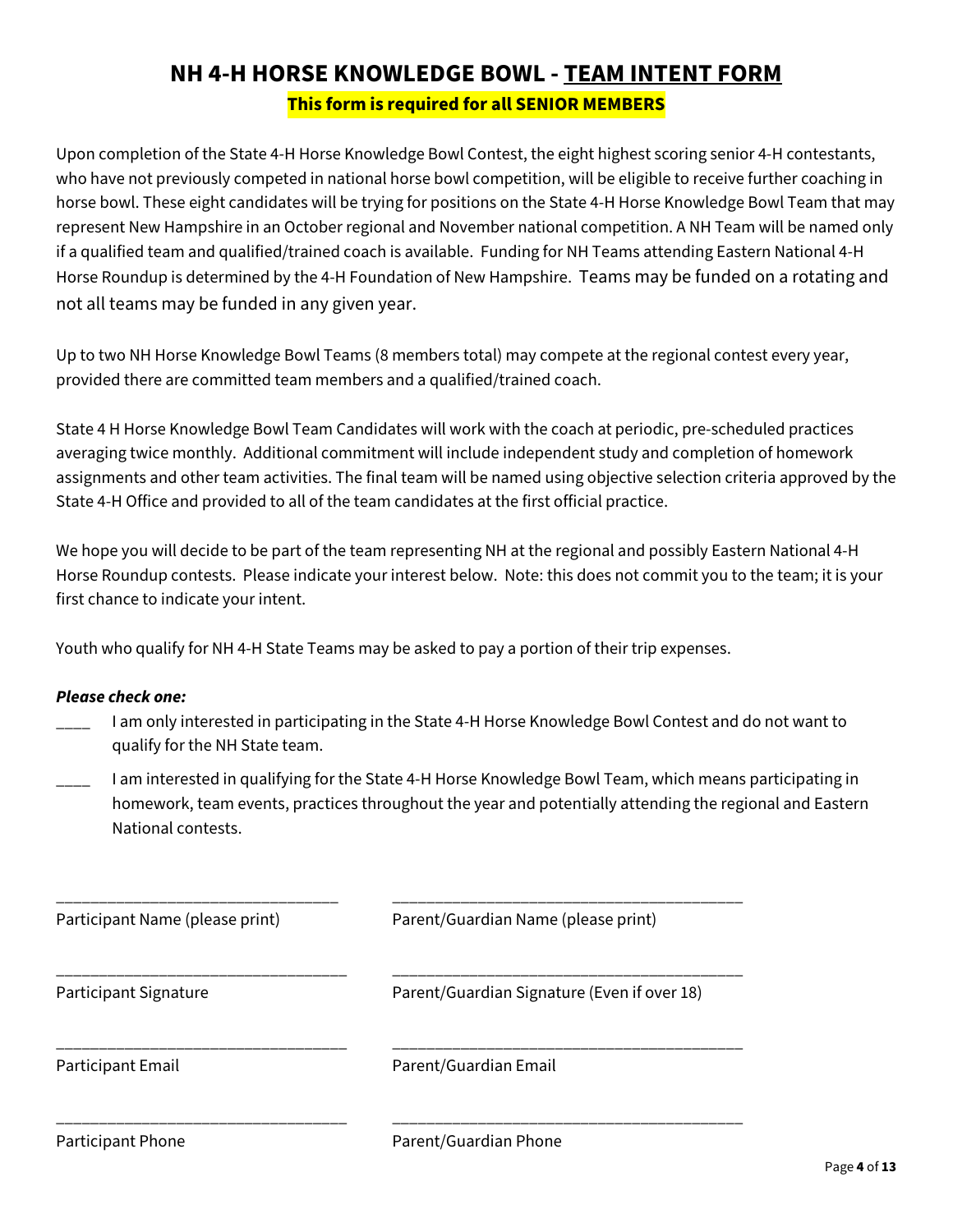# **NH 4-H HORSE KNOWLEDGE BOWL - RULES OF PLAY**

#### **CONTEST ELIGIBILITY:**

- A. 12 teams/48 youth may be entered in each of the divisions. If greater than 12 teams or 48 youth enter, counties will be contacted regarding options.
- B. A team from a County can be made up of 2, 3, or 4 members. Only teams of 3 or 4 can compete in the competition. A two-member team will need to be assigned one or two additional players in order to compete. Teams may compete with fewer than four, recognizing that they will be at a disadvantage.

First priority would be that all competitors that come to the competition play. Next priority would be to make every effort to keep two-member teams together. In the event that a unique team number arrangement presents itself, all involved coaches, the superintendent, and 4-H staff will meet prior to the contest and decide on the best way to handle the situation. The decision will be presented back to the youth involved and the youth involved will weigh in the on the decision. The superintendent and 4-H staff make the final decision.

Teams may be selected by any procedure the county deems appropriate. Only members listed on the county's entry form are eligible to compete. One alternate may be designated on a team entry form, and they may replace a team member for the entire contest date. Alternates will be offered chances to play on other teams if space is available.

C. Each county is guaranteed one team in each division. The two "extra" team slots per division, plus any spots available from non-participating counties, will be allotted to other counties. Counties may enter extra teams or individuals with the understanding that alternate members and teams will be accommodated only if space is available and will be chosen, county by county at random until all alternate players and alternate teams are used or the 12-team maximum per division is reached (note: in recent years, we have not reached contest capacity, and all have been able to play)

#### **STATE TEAM ELIGIBILITY:**

- A. Contestants must not have competed in past U.S. Invitational or National Horse Roundup Horse Knowledge Bowl, nor in any official, college-level Horse Bowl (or similar) Contest.
- B. Senior contestants are ineligible for the 4-H national contest if they have or will be taking at the time of the contest, any college level course that pertains to this event (equine science or management) with the exception of introductory/freshman or sophomore level courses.

#### **AWARDS:**

#### **Team Awards**

A. Team awards will be based on procedure of play determined by the number of teams participating and the time allocated for the contest.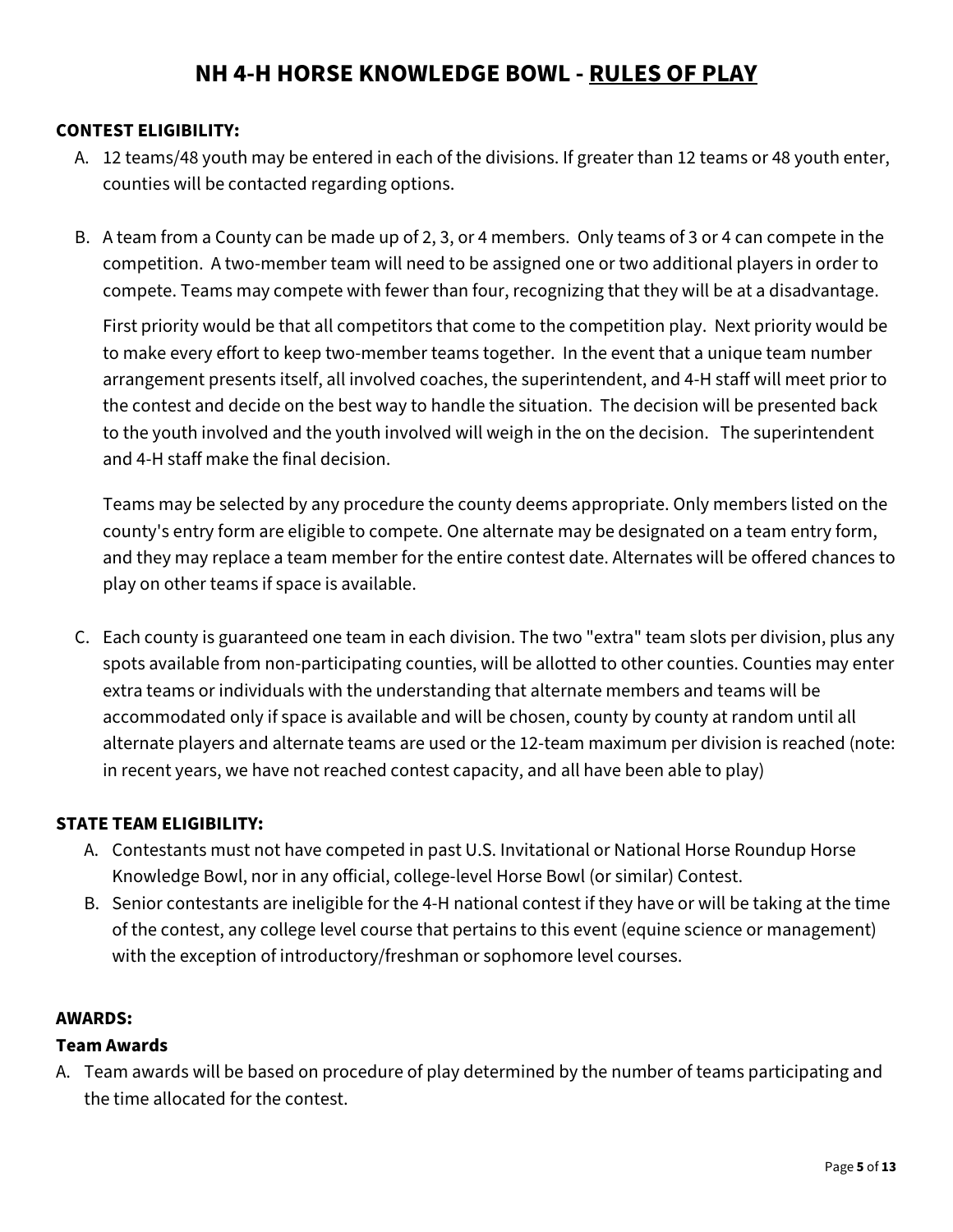- 1. Double elimination brackets will be used, allowing each team to participate in a minimum of two matches.
- 2. The top six (6) teams will be recognized in the junior, intermediate and senior divisions.
- B. Team rank will be determined on the basis of their position within the double elimination brackets. To place teams eliminated in the same round, the team which lost by the fewest points will be awarded the higher rank. If teams are still tied, the team with the higher average score in all games played will be awarded the higher rank.

## **Individual Awards**

- A. Scores will be kept for each individual contestant, with the top ten individual contestants recognized in each division.
	- 1. The high three match scores for each individual will be used in cases where individuals participate in more than three matches.
	- 2. Ties for individual awards will be broken on the basis of: 1) high average score per game for the entire contest; then 2), high individual round scores; then 3), total number of points earned in the contest; then 4), high individual match score; and finally 5), age of the contestant with older contestants being given preference.
	- 3. Individual points earned in tie breakers will not count toward total individual score.

# **NH 4-H HORSE KNOWLEDGE BOWL - QUESTIONS**

**Questions may be submitted by emailing Word or Excel document t[o Mary.Davis@unh.edu](mailto:Mary.Davis@unh.edu)** Each team must submit 20 NEW typed questions per team. It is suggested that team members and leaders cooperate on question writing. Questions come from the official sources only.

# **Please use the following format if submitting an Excel document:**

| <b>Division</b>                      | Question                              | Answer       | <b>Source</b> | Page | Year |
|--------------------------------------|---------------------------------------|--------------|---------------|------|------|
| Q: What term describes ears that are |                                       |              |               |      |      |
| <b>SR</b>                            | abnormally long?                      | A: Mule Ears | <b>IDET</b>   | 183  | 2014 |
|                                      | Q: A tail that is carried to one side |              |               |      |      |
|                                      | rather than being held straight is    |              |               |      |      |
| <b>JR</b>                            | called what?                          | A: Wry tail  | <b>IDET</b>   | 295  | 2014 |

• The Excel spreadsheet must include the Division, Question, Answer, reference source abbreviation (edition), page number, and year.

- There will be two types of questions used: 1) regular questions, each worth one point; 2) bonus questions; each worth 2 points.
- Please try to make your questions innovative and interesting and your answers accurate and complete. Please don't merely record questions word-for-word directly from the resources. Include all possible answers from all sources. Try to put the "key word" of the questions towards the end. True/False, Yes/No, or similar type questions will not be accepted.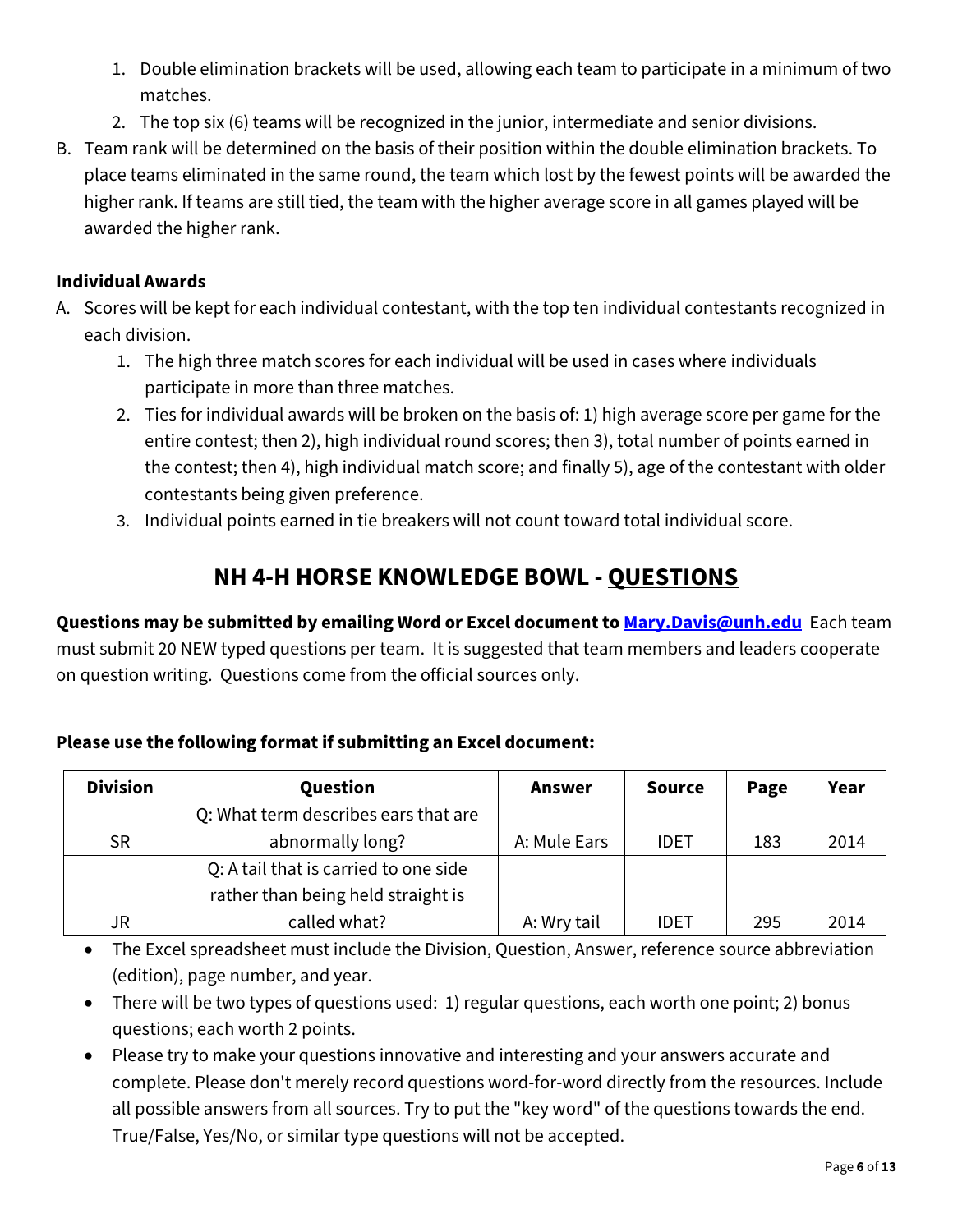#### **QUESTION SOURCES:**

#### **Junior & Intermediate:**

- Pacific Northwest 4-H Horse Project Manual most recent edition (PNW)
- Pacific Northwest 4-H Horse Judging Manual (PNW Judg) New source 2020
- Washington State University Harness Driving Manual (WSUDrM)
- Equine Science: Basic Knowledge for Horse People of All Ages by Jean T. Griffiths, 2008. (Griff)
- Illustrated Dictionary of Equine Terms by New Horizons Equine Education Center (NewHor)

#### **Senior:**

- Pacific Northwest 4-H Horse Project Manual most recent edition (PNW)
- Pacific Northwest 4-H Horse Judging Manual (PNW Judg) New source 2020
- Washington State University Harness Driving Manual (WSUDrM)
- Equine Science: Basic Knowledge for Horse People of All Ages by Jean T. Griffiths, 2008. (Griff)
- Illustrated Dictionary of Equine Terms by New Horizons Equine Education Center, 1998. (NewHor)
- Feeding and Care of the Horse by Lon D. Lewis 2nd edition, 1996. (Lewis2)
- Horse Industry Handbook by American Youth Horse Council (with all current updates). (HIH)
- Horse Smarts by American Youth Horse Council, 2016
- The Coloring Atlas of Horse Anatomy by Robert Kainer and Thomas McCracken, 1998. (Kainer)

## **NOTE ABOUT QUESTION SOURCES:**

- Dover Saddlery Catalog and Smith Brothers Catalog will be used for clarification purposes, questions should not be drawn solely from these sources.
- Any additional sources as listed in most recent Eastern National 4-H Horse Round-Up Rules. Sources will be removed from the list when removed from EN Round-Up list (with the exception of PNW 4-H Horse Project Manuals).

#### **EQUIPMENT:**

- A. Game Panels (Buzzer Boards) The device used should provide a clear indication of the first contestant to respond to a question.
- B. Time Recorders A stopwatch, control panel timer, or other appropriate timing device.
- C. Signal Device A timing device with a distinctively different sound than the response indicator is used to indicate when time is up for answering a question.
- D. Score Keeping equipment for keeping both team and individual scores: a blackboard, flip chart, or electronic light display visible to the contestants and, if possible to the spectators, is used for team scores and for a separate record of individual scores.

#### **OFFICIALS:**

It takes many volunteers to serve as contest assistants!

A. **Moderator:** The moderator directs the matches within that particular room, asks all questions, designates a contestant to answer questions, accepts or rejects all answers unless the questions/answers are challenged, indicates when a contestant has exceeded the allotted time for a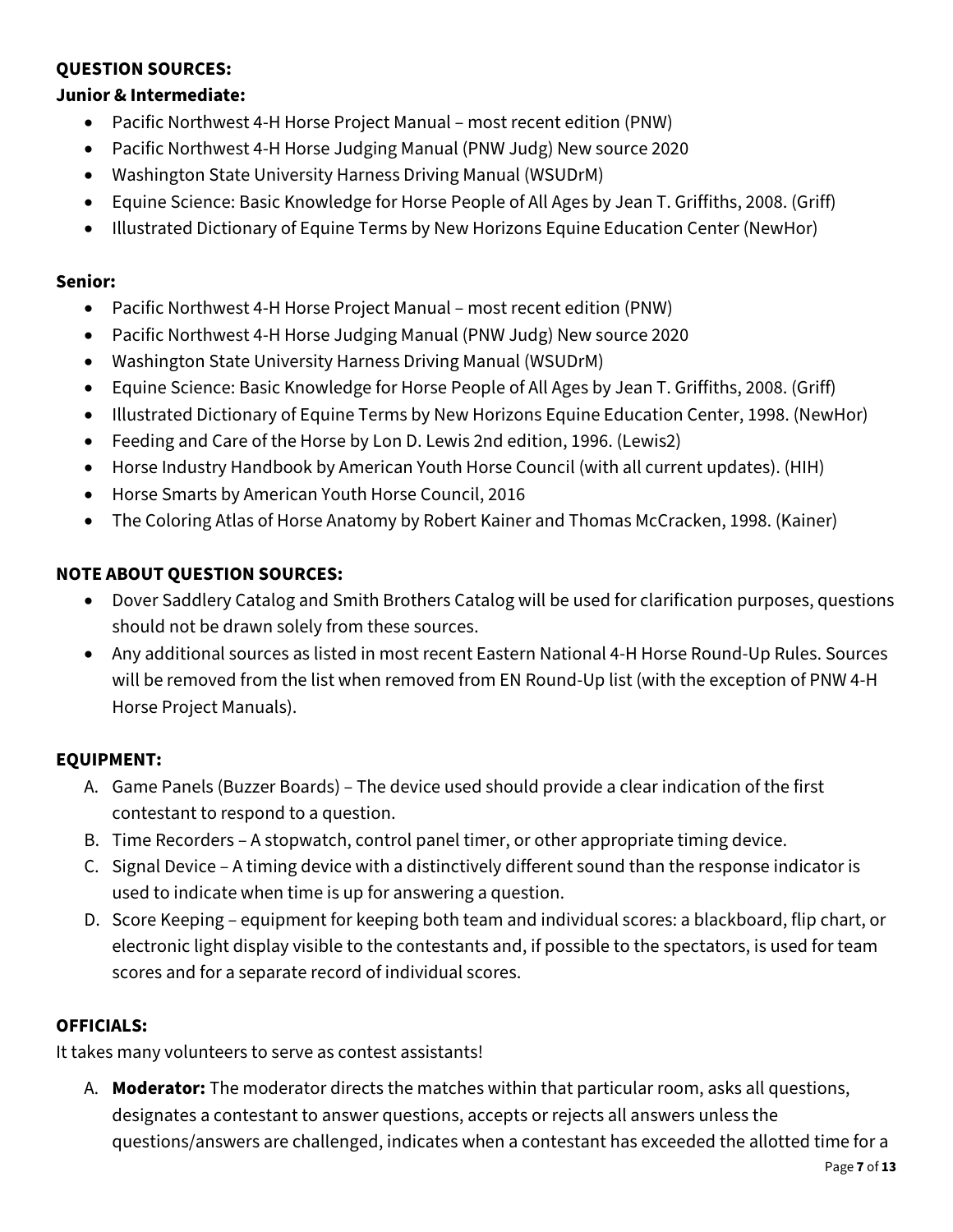question, and declares a match winner. The moderator shall at all times be in control of the matches. The moderator must be knowledgeable in quiz bowl procedure, horse knowledge, have a clear speaking voice and be able to pronounce terminology used in the questions.

- B. **Judges:** At least one judge per room is recommended. Judges must be knowledgeable horse persons familiar with contest sources. The judges rule jointly on the acceptability of any question or answer. In cases of challenge to questions or answers in matches with two judges, either both judges or one judge and the moderator must agree on the acceptability or rejection of any question and/or answer. With only one judge, both the judge and the moderator must agree on actions to be taken.
- C. **Timekeeper**: Unless this duty is assumed by the moderator or judge, the timekeeper will monitor all time intervals and designate when time of response has been exceeded and will handle all controls of the game equipment.
- D. **Scorekeepers:** At least two are needed for each room. The team scorekeeper uses a method so that the scores are clearly visible to the moderator and contestants. The second scorekeeper maintains a record of the individual scores of each contestant. An assistant scorekeeper maintaining individual records is suggested. Two additional scorekeepers keep the tally of scores throughout the day in the scoring room and tabulate official placings.
- E. **Activity room volunteers:** Help participants enjoy the activity room, including keeping the room neat and answering questions.
- F. **Runners:** Volunteers who bring teams to and from contest rooms and bringing scoresheets to the scoring room.

# **NH 4-H HORSE KNOWLEDGE BOWL - PROCEDURES OF PLAY**

#### **A: MATCH PROCEDURES**

- 1. Each match will be divided into two portions; one-on-one and toss-up questions.
- 2. All regular one-on-one and toss-up questions will be worth one point, and all bonus questions will be worth 2 points.

#### **B: STARTING THE MATCH**

- 1. Teams are assembled and seated, and a team captain is designated, normally to be seated nearest the moderator. A team captain may be seated in a different chair.
- 2. Matches are subject to forfeit if all team members are not seated within three (3) minutes of the scheduled start of the match. Forfeits will be declared by the moderator and judge(s). Teams winning by forfeit will advance to the next round of play but will not receive individual or team points.

#### **C. ONE-ON-ONE PLAY**

1. The first portion will be a total of twelve (12) one-on-one questions. Each question is read until completion of the reading of the question or until a contestant activates a buzzer. If a buzzer is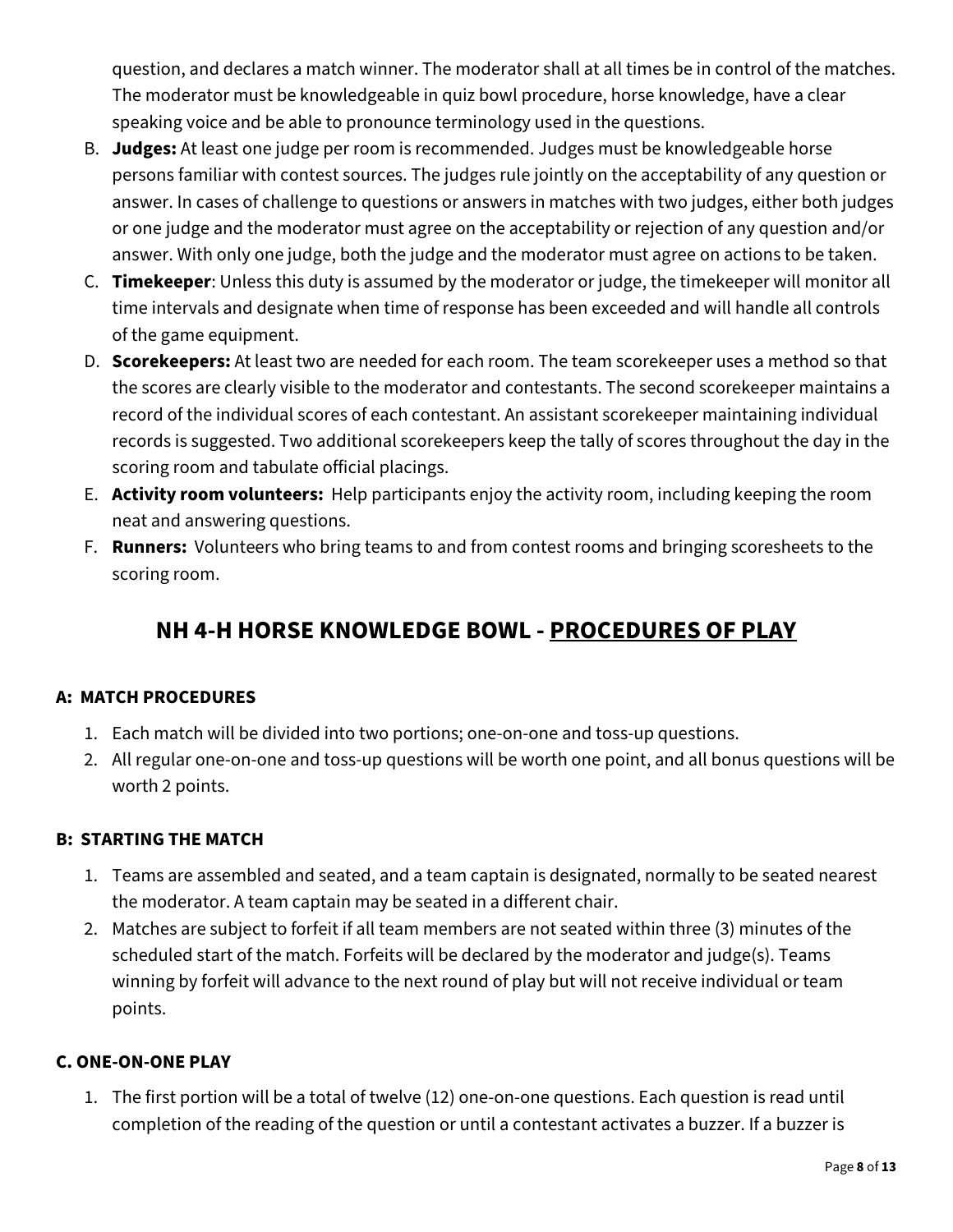activated during the reading of any question, the moderator IMMEDIATELY will cease reading the question. **No part of any question will be repeated unless the moderator or judge feels it was not read clearly, nor will any additional information or clarification be given to the contestants.**

- 2. Only one designated team member on each side will be eligible to respond to each question in oneon-one play. The team members closest to the moderator are given the first question, the individual seated next for the second question, rotated in sequence to all four team members. In one-on-one play, the teams with three (3) players do not have a contestant answering during the fourth round, the opposing team's fourth team member will be responding alone using the customary time limits. If both teams are 3-player teams, the one-on-one question for the  $4<sup>th</sup>$  player is skipped.
- 3. The contestant activating the buzzer will have five (5) seconds after being recognized by the moderator to begin the answer to the question. Repeating the question in whole or in part does not constitute beginning the answer. A pause of five or more seconds after beginning the answer causes time to run out and the answer, if incomplete, will be considered incorrect.
- 4. If an ineligible team member responds to a question in one-on-one play, the question will be thrown out and a new question asked.
- 5. Scoring & Judging (see below) in one-on-one play will be exactly the same as for regular questions, with teams and individuals eligible to gain or lose points.

### **D. TOSS-UP QUESTIONS**

## **(Especially note 8 & 9 below. Youth should be careful to provide the amount of information requested – not more or less.)**

- 1. There will be a total of twenty (20) toss up questions and 2 bonus questions. Each question is read to completion or until a contestant activates a buzzer. If a buzzer is activated during the reading of any question, the moderator IMMEDIATELY will cease reading the question and the contestant activating the buzzer will have five (5) seconds after having been recognized by the moderator to begin the answer to the question. **No part of any question will be repeated unless the moderator or judge feels it was not read clearly, nor will any additional information or clarification be given to the contestants.**
	- a. Any answer initiated prior to being recognized verbally by the moderator will be considered incorrect.
	- b. The contestant activating the buzzer will have five (5) seconds after having been recognized by the moderator to begin the answer to the question. Repeating the question in whole or in part does not constitute beginning the answer. A pause of five or more seconds after beginning the answer causes time to run out and the answer, if incomplete, will be considered incorrect.
	- c. It shall be the responsibility of the moderator and the judges to determine if an actual answer is started within the five (5) second period.
- 2. An unanswered or incorrectly answered question shall not be repeated for the other team whether read to completion or not.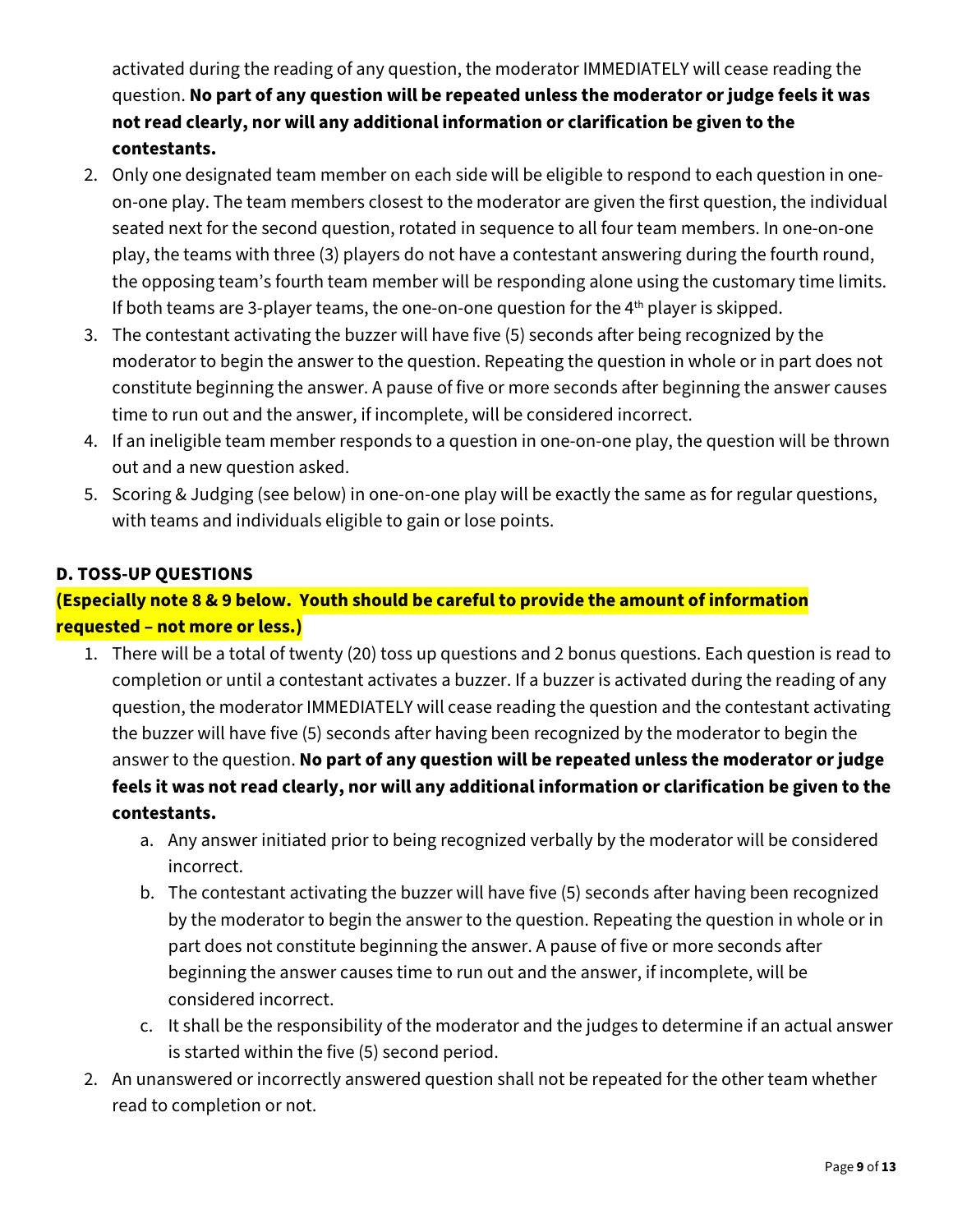- 3. If the time in which to answer a question elapses without a contestant activating a buzzer, there shall be no loss of points nor awarding of points to either team.
- 4. If the answer to a question is begun during the five (5) second allowable time and the answer is incorrect, the individual loses points associated with that question from their score, with the exception of bonus questions, in which case no points will be lost.
- 5. If a member of a team activates a buzzer and an answer has not been started within the five (5) second allowable time, there will be a one point penalty imposed against the contestant activating the buzzer& their team.
- 6. If the question is correctly answered within the five (5) second time limit, the individual scores one (1) point, which is also credited to the team.
- 7. Either the team captain, the moderator or the coach may call for a "time out" for clarification of a rule, or to allow for unexpected problems. These "time outs" may be called only after a question has been answered or time for answering has expired and before the start of the next question.
- 8. When a question is asked for which a range can be given, the contestant must give a specific answer within the range (i.e.: How often should you shoe your horse? and the reference says 4-6 weeks; the contestant should answer with a specific number (4/5/ or 6). If a contestant gives a range and not a specific number, the range must EXACTLY match the range given by the source (i.e.: 4-6 weeks, not 4- 5 weeks).
- 9. If any part of any answer is wrong, the whole answer is wrong. Information given in the answer to the question, that is not requested, regardless of its accuracy, renders the whole answer wrong. Example: Question, How many teeth has a stallion? Answer, The mare has 36 and the stallion has 40. The answer is wrong. The correct answer is, the stallion has 40. If a specific number of responses are requested, that exact number of answers must be given: Example: Name four face markings. Answer: Star, Stripe, Snip, Blaze and Bald Face would be incorrect because too many answers are given.
- 10. Parents/guardians/relatives and coaches may not sit in on rounds unless their team is playing or their team has been eliminated. Covid guidelines and space availability may limit audience capacity.

## **E: BONUS QUESTIONS**

- 1. Two toss up questions will have a bonus question attached; if the toss up question is answered correctly the bonus question will be read to the team whose member correctly answered the toss up question. If the toss up question is not answered correctly, the bonus question will move to the next toss up question. If this second toss up question is not answered correctly, the bonus does not move on to the next toss up question.
- 2. After a bonus question is read, a ten (10) second discussion period is permitted for team consultation to determine the answer. The end of the ten second period is signaled by the timer. At the signal from the timer, a five (5) second period is then permitted for the team captain or the person they designate to begin the answer.
- 3. Successful completion of the answer will result in that team being awarded the 2 points designated for that bonus question.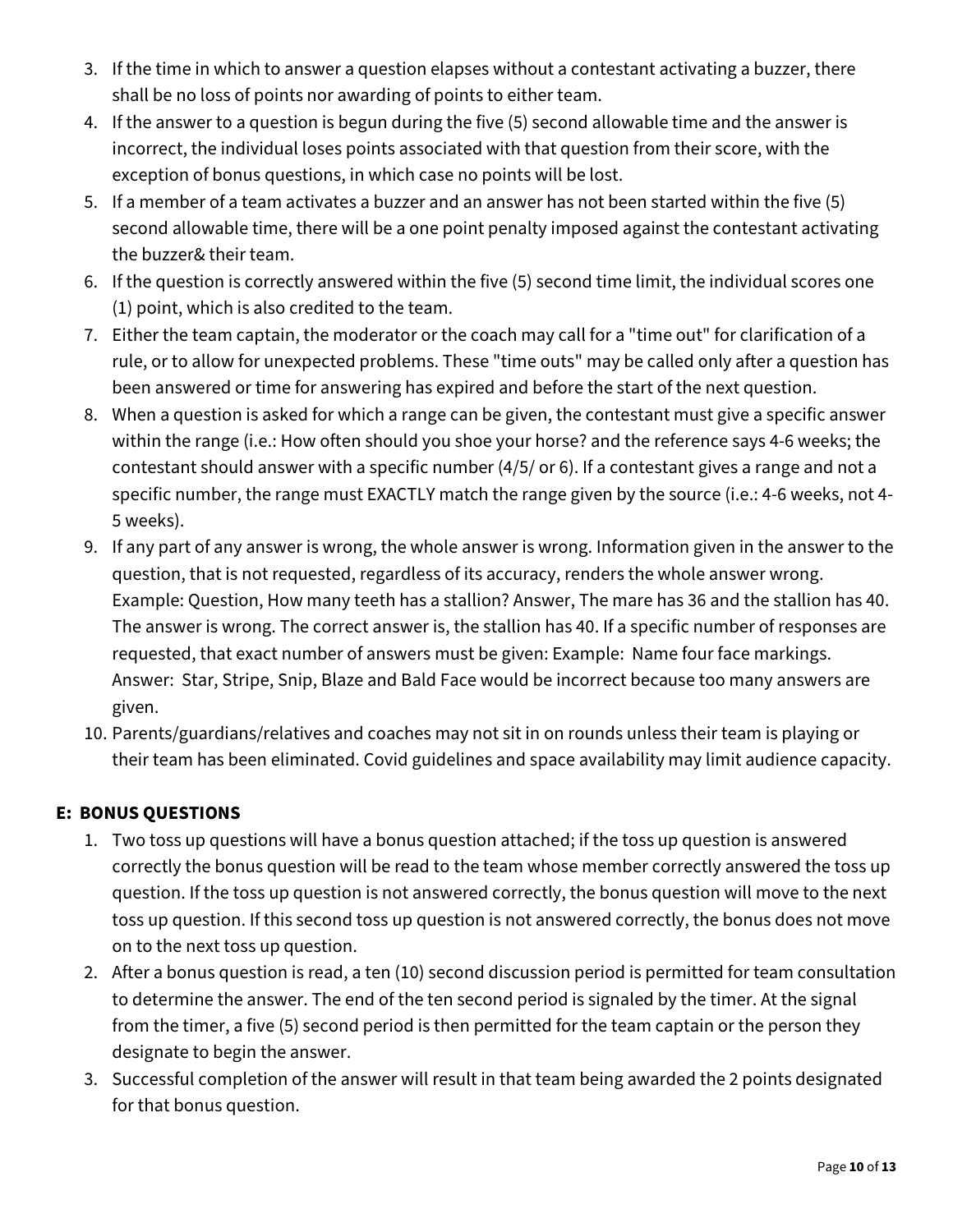- 4. All parts of the bonus question must be answered correctly with no partial points permitted, regardless of the number of parts of the question answered correctly.
- 5. Failure to answer a bonus question results in no penalty (loss of points) to the team.
- 6. **No part of the bonus question will be repeated unless the moderator or judge feels it was not read clearly, nor will any additional information or clarification be given to the contestants.**

#### **F: TEAM BONUS & TEAM SCORING**

- 1. Team participation bonus points (.5 per team member) will be awarded when all team members make correct answers at any point in the match. For 3-member teams, when all answer correctly, 1.5 point bonus; if team of 4 all answer correctly, 2 point bonus. A team may earn this bonus as many times as possible during this match.
- 2. A team's score is the total of individual team member scores, bonus question points, and team bonus points. Errors in any posted match scores (individual or team) must be protested immediately, at the time the error is made.

#### **G: COMPLETING THE MATCH**

- 1. The moderator will continue reading questions until all questions have been asked.
- 2. If a question is thrown out either due to poor reading by the moderator or a decision of the judges, it will be replaced by another question so that the total number of questions to be asked remains constant.
- 3. Following the final question, the team with the highest number of points shall be declared the winner of that match.
- 4. TIES In the event of a tie after the designated number of questions, five (5) additional regular questions will be asked. If a tie still exists after the overtime, the first team to win a point (or because of a loss of a point by the other team, has a one-point advantage) will be declared the winner. These additional questions will not be counted for individual point totals.
- 5. The moderator will ask both coaches and both scorekeepers if they are in agreement with the scorekeeping prior to declaring a winner.
- 6. Once the moderator has declared a winner, based on the scores, there shall be no protest.
- 7. There shall be no protest of any questions or answers following the declaration of the winner.

#### **H: PROTESTS**

1. A protest of a question, answer, conduct of play, room conditions or equipment may be made only by the team captain prior to the start of a match or at a time that a particular question is read, or the answer is given. Any team member can stop play by raising a hand and notifying the captain regarding a protest. The moderator and the judges will then consider the protest, and their decision in all cases is final. The captain of the team making the protest or his/her designee, may submit their evidence to the judges and moderator verifying that their position is correct. Five minutes are allotted to verify their position. In all cases, the moderator and judge's ruling is final. The coach may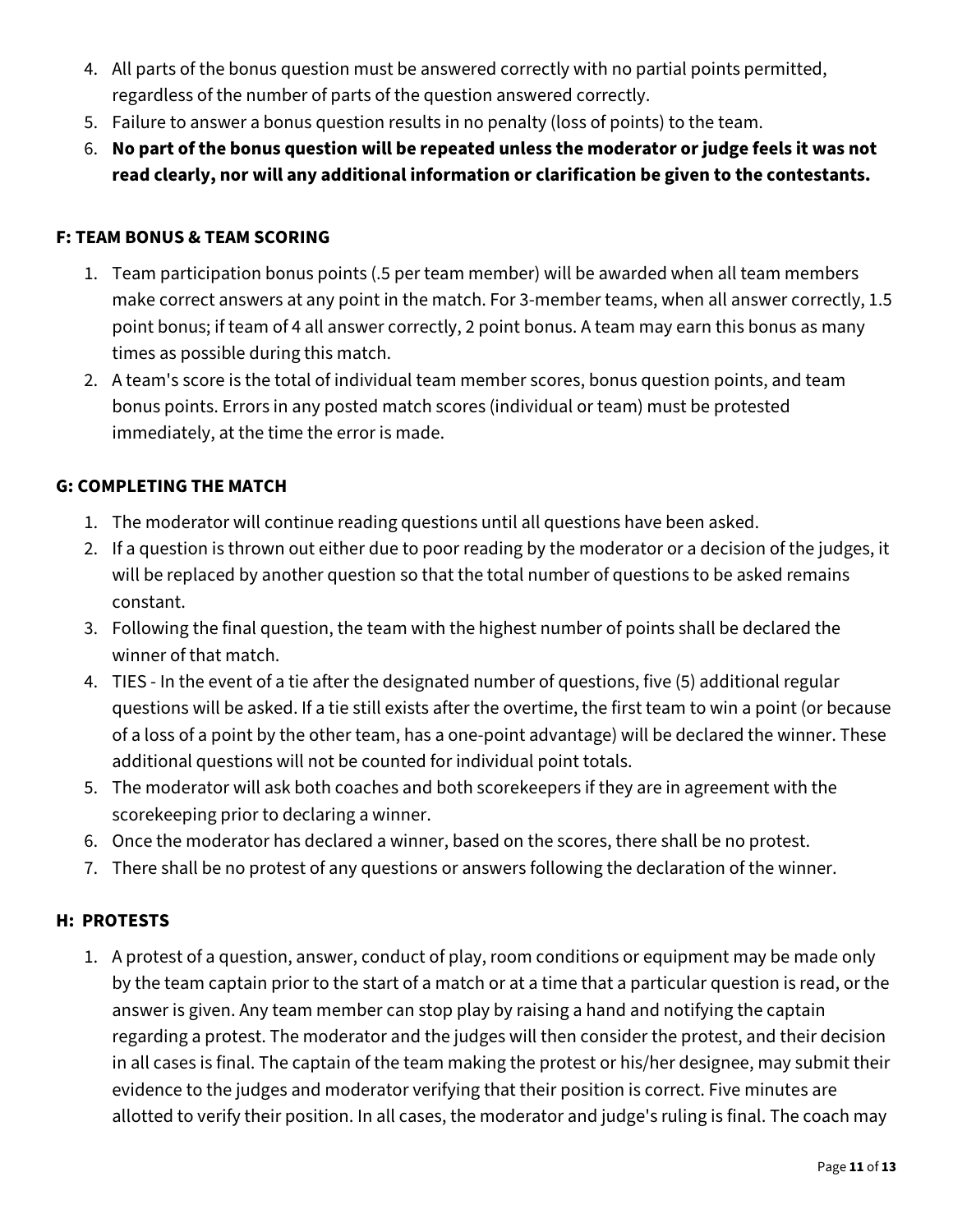help the team by verifying references, but only the captain or designee may speak. The judge(s) or moderator may request assistance from contest superintendent(s) or 4-H Staff to resolve a protest.

- 2. If a protest is sustained, the moderator will take one of the following actions as deemed appropriate.
	- a. A question is protested before an answer is given and the protest is sustained --- discard the question. No loss or gain of points will result for either team.
	- b. An answer is protested (either correct or incorrect) --- At least one of the judges and the moderator or both judges determine the validity of the protest. Points will be added or subtracted as appropriate.
	- c. A question is protested after an answer is given (correct or incorrect) --- at least one judge and the moderator or both judges determine the validity of the protest of the question. The question may then be discarded with no loss of points, or the question may be allowed with the appropriate gain or loss of points as in (b) above.
- 3. Abuse of protest provisions may result in one or more of the following:
	- a. dismissal (or replacement) of the team captain
	- b. dismissal of entire team with forfeiture of any points or standing
- 4. Only team captains (with input from other team members) may protest any question, answer, or procedure during the course of play. Others may submit suggestions, complaints, or protests in writing at the conclusion of the contest. All participants and spectators are asked to be kind and respectful; disrespectful behavior will result in dismissal from the contest.
	- a. Coach can protest only an incorrect or ineligible source, not a given answer.
- 5. No source of information is infallible. There may be answers given to questions which are in agreement with the recommended sources, but are, in fact, erroneous. Every effort will be made to eliminate such questions, but in the event of such an occurrence, the judges and moderator may challenge the answer, and if there is unanimous agreement, may elect to accept only the correct answer or to discard the questions with no gain or loss to either team.
- 6. Junior & Intermediate questions may only be drawn from listed junior & intermediate sources. However, juniors & intermediates providing answers that are correct as cited in senior sources will be awarded points provided that the source can be shown as above.
- 7. In the event of a protest of rules or procedures, the coach or contestant will notify the moderator no later than immediately after the final question is asked and answered (or time elapses). If necessary, additional contest officials such as contest superintendent and/or 4-H staff will be involved in resolving the protest. After the teams have left the room, all right to protest is forfeited.

## **I. EQUIPMENT FAILURE**

- 1. If the device being used ceases to function during a match or is believed to be malfunctioning, a time-out may be called by any contestant, moderator, or by either coach.
- 2. If, after checking, it is determined that there is equipment malfunction, the faulty part or parts will be replaced, and play resumed.
- 3. Scores accumulated to the point of the time-out shall stand and all further points awarded during the remainder of the match added to or subtracted from this total. If both judges or one judge and